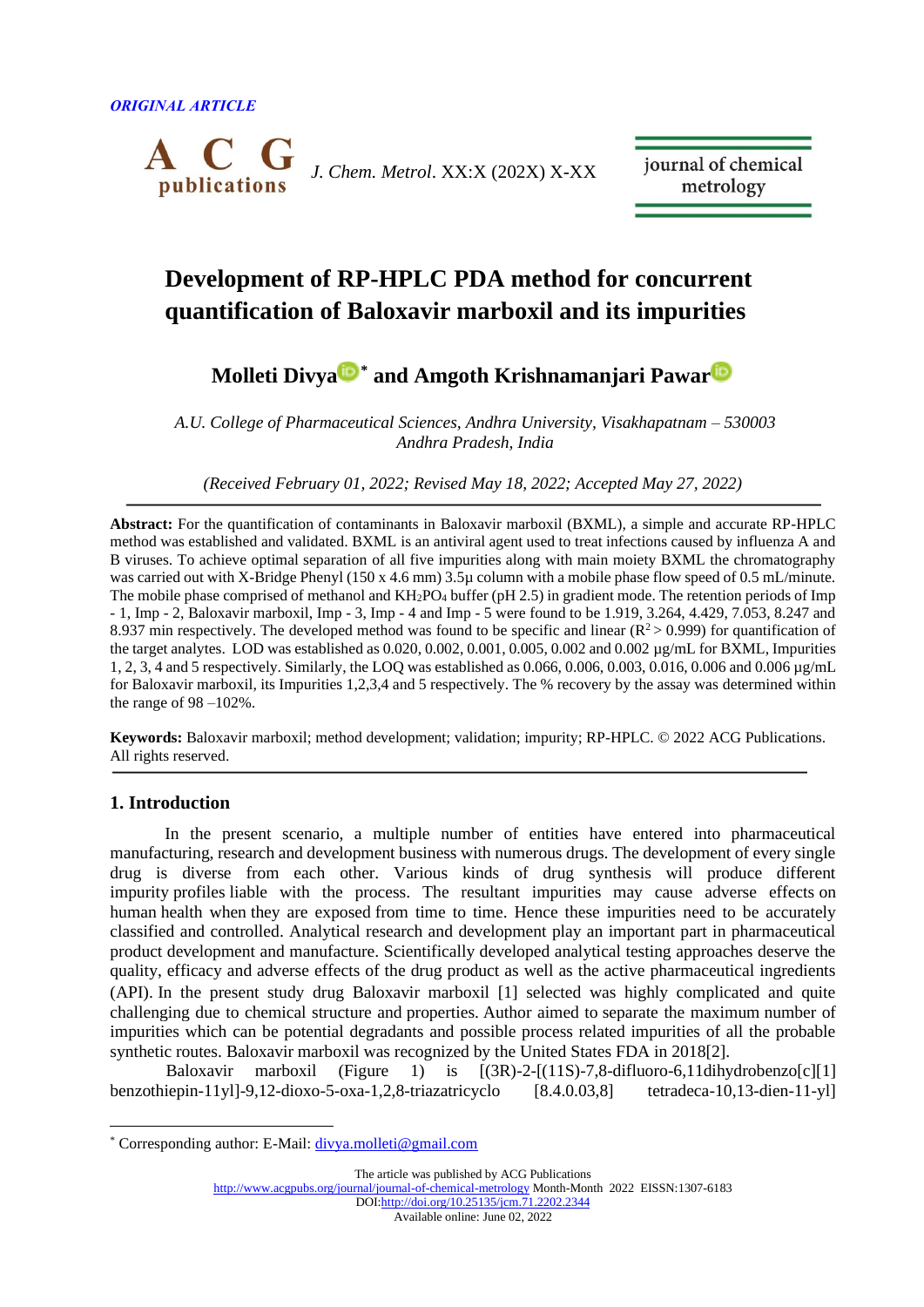oxymethyl methyl carbonate [3] and a selective inhibitor of influenza cap-dependent endonuclease which inhibits polymerase function and consequently replication of influenza virus mRNA. It's an antiviral drug that is used to treat influenza A and influenza B infections [4]. It has antiviral activity against influenza A and B viruses, including strains that are resistant to currently available antivirals [5-7]. BXML obstructs the enzymes crucial for replication of viruses and thus acts quickly in treating flu virus infections and also in treatment of symptoms improved related with infection [8].

| No | <b>Impurity (Imp) Name</b>                                                                 | <b>Impurity Code</b> |
|----|--------------------------------------------------------------------------------------------|----------------------|
|    | 7,8-Difluoro-6,11-dihydrodibenzo[b,e]thiepin-11-ol                                         | $Imp-1$              |
|    | 3-(Benzyloxy)-4-oxo-4h-pyran-2-carboxylic acid                                             | $Imp-2$              |
|    | Tert-butyl 2-(3-(benzyloxy)-4-oxo-4H-pyran-2-carbonyl) hydrazine-1-carboxylate             | $Imp-3$              |
| 4  | 7-fluorodibenzo [b, e] thiepin-11(6H)-one                                                  | $Imp-4$              |
|    | $(R)$ -7- $(benzyloxy)$ -12- $((R)$ -tetrahydrofuran-2-carbonyl)-3,4,12,12a-tetrahydro-1H- | $Imp-5$              |
|    | $[1,4]$ oxazino $[3,4-c]$ pyrido $[2,1-f][1,2,4]$ triazine-6,8-dione                       |                      |



 **Figure 1**. Chemical structure of Baloxavir marboxil

Literature discloses that limited methods are reported for the estimation of Baloxavir marboxil (BXML) by using chromatographic methods which include two bioanalytical LC-MS methods for determination of Baloxavir marboxil [9, 10] and an RP-UPLC technique for the estimation of Baloxavir marboxil in commercial dosage form [11].

From the reported methods it was concluded that no RP-HPLC method was reported till date for the separation and identification of Baloxavir marboxil along with its known impurities. Hence author made a successful attempt to develop rapid, simple RP- HPLC method for quantification of Baloxavir marboxil with five impurities in a single run and validated in accordance with ICH guidelines (ICH Q1A(R2), Q2(R1) and Q3B R2) [12 -14].

Present investigation describes the quantification of five known related substances of Baloxavir marboxil as specified in Table 1. The chemical structure of these related impurities [15-19] were depicted in Figure 2.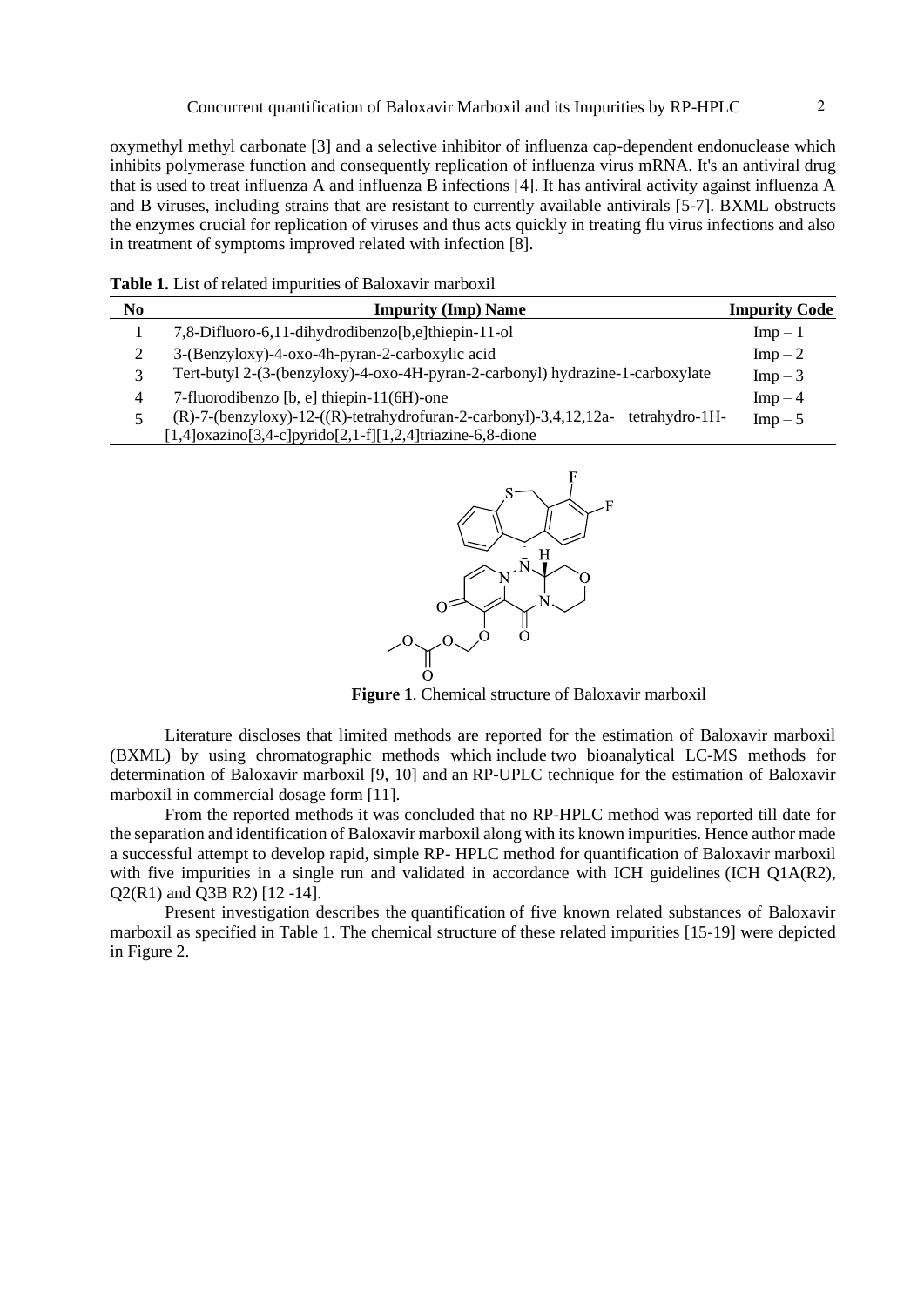

**Figure 2.** Chemical structure of Baloxavir marboxil impurities. (i) Imp -1 (ii) Imp - 2 (iii) Imp - 3 (iv) Imp - 4 (v) Imp - 5.

## *2.* **Materials and Methods**

#### *2.1. Chemicals*

Baloxavir marboxil (99.8% purity) and reference standards of 5 impurities (Imp-1 of 99.6%, Imp-2 of 99.9%, Imp- 3 of 99.6 %, Imp-4 of 99.9% and Imp-5 of 99.8% purity) were provided as gift samples from Zydus Cadila, Ahmedabad, India. HPLC grade solvent acetonitrile was purchased from E. Merck, Mumbai, India. Analytical grade chemicals include potassium dihydrogen ortho-phosphate, triethylamine and ortho-phosphoric acid were acquired from Rankem, Avantor performance material India limited.

#### *2.2. Equipment*

A Waters Alliance HPLC 2695 separation module furnished with a binary pump, photodiode array detector, and auto sampler. The chromatographic information was attained and handled by Empower-2 software. Denver electronic balance was used for weighing the materials. Digital pH meter 7007 (Digisun Electronics Hyderabad) was used for all pH measurements. Ultrasonic bath (Shiva Scientific technologies) was used for sonication of the samples. Vacuum pump (Crompton), Hot air oven (Servewell Instrument PVT LTD, Bangalore) was used.

## *2.3. Optimized Chromatographic Settings*

The chromatograms were obtained using Empower® version 2 and a Waters Alliance-HPLC system equipped with a 2695-separation module integrated to a 2996-photo diode array detector. The peaks were separated using X-Bridge Phenyl (150 x 4.6 mm) 3.5 micron column with a mobile phase of methanol and  $KH<sub>2</sub>PO<sub>4</sub> buffer (pH 2.5) in a gradient mode (given in Table 2). The samples were processed with a 10$ microlitre injection volume, a flow rate of 0.5 mL/min, run time of 11-minute duration, and a temperature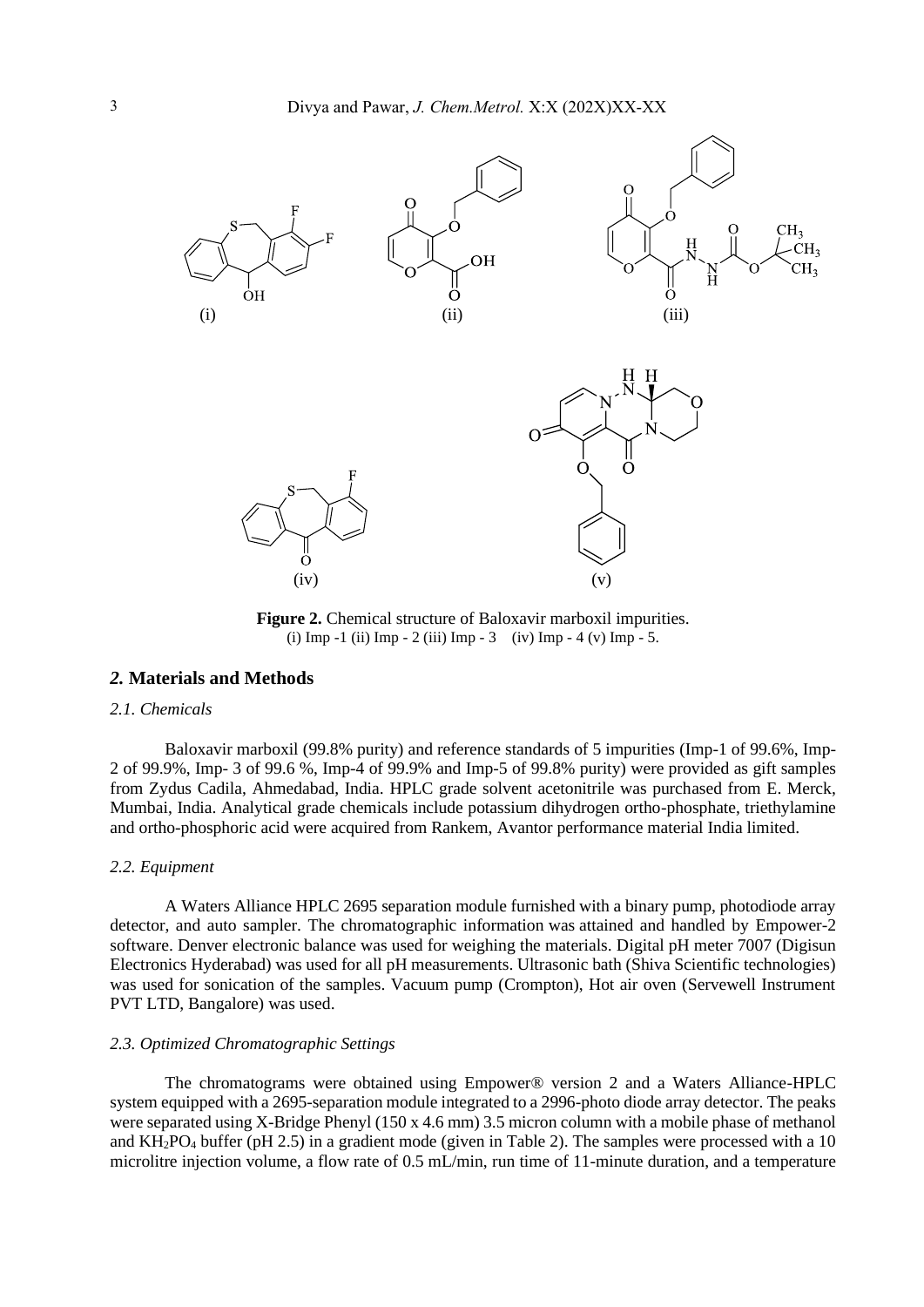of 30°C during the study. The drug and associated contaminants were detected and their purity established using a PDA detector with a detection wavelength of 247 nm.

| N <sub>0</sub> | Time (min) | A(%) | B(%) |
|----------------|------------|------|------|
|                | 0.01       | 50.0 | 50.0 |
| 2              | 3.0        | 50.0 | 50.0 |
| 3              | 5.0        | 80   | 20   |
| 4              | 8.0        | 50   | 50   |
| 5              | 10.0       | 50   | 50   |

 $A - KH<sub>2</sub>PO<sub>4</sub> buffer (pH 2.5), B - Methanol$ 

## *2.4. Preparation of Baloxavir Marboxil Standard Stock Solution*

In a state of analytical balance 50 mg of Baloxavir marboxil standard was carefully weighed and transferred into a 10 mL dried volumetric flask, where it was dissolved with 7 mL of diluent (see section 2.8) and sonicated for 10 minutes. Then made up the final volume with diluent and filtered through a 0.45 micron filter to obtain a 5000  $\mu$ g/mL solution. 0.2 mL of the aforesaid stock solution was transferred to a 10 mL volumetric flask and diluted with diluent to achieve a concentration of 100 ppm.

#### *2.5. Preparation of Impurities Stock Solution*

Five milligrams of each of the impurity working standards 1, 2, 3, 4, and 5 were accurately weighed and transferred to separate 10 mL clean and dried volumetric flasks, together with 7 mL of diluent (see section 2.8), which was sonicated for 10 minutes to dissolve. The diluent was used to make up the final volume. Then 1 mL of Imp - 1 solution was pipetted into a 10 mL volumetric flask, followed by 0.5 mL of Imp - 2, 3 mL of Imp - 3, 1.5 mL of Imp - 4, and 1 mL of Imp - 5 solutions in to the same flask, and then final volume was made with diluent.

#### *2.6. Preparation of Standard Spiked Solution*

 One mL of the Baloxavir marboxil standard stock solution was transferred into 10 mL volumetric flask, then 3 mL of diluent (see section 2.8) and added 1 mL of impurities stock solution and further made up to the mark with diluent. The solution was filtered using with  $0.45$  u syringe filter (Conc. of Baloxavir marboxil of 500 µg/mL, Conc. of Imp - 1 of 5 µg/mL, Imp - 2 of 2.5 µg/mL, Imp - 3 of 15 µg/mL, Imp - 4 of  $7.5 \mu$ g/mL and Imp -  $5$  of  $5 \mu$ g/mL).

#### *2.7. Preparation of Mobile Phase*

1000 mL of Methanol is taken as mobile phase A and 1000 mL of  $KH_2PO_4$  buffer solution of pH 2.5 was taken as mobile phase B. These solutions were sonicated for 30 min. to degas. The mixture of solutions A and B in various proportions (gradient) was used as mobile phase.

#### *2.8. Preparation of Diluent*

KH2PO<sup>4</sup> buffer (pH 2.5) and methanol were mixed in the composition of 50:50 and sonicated for 30 min. to gas and used as diluent.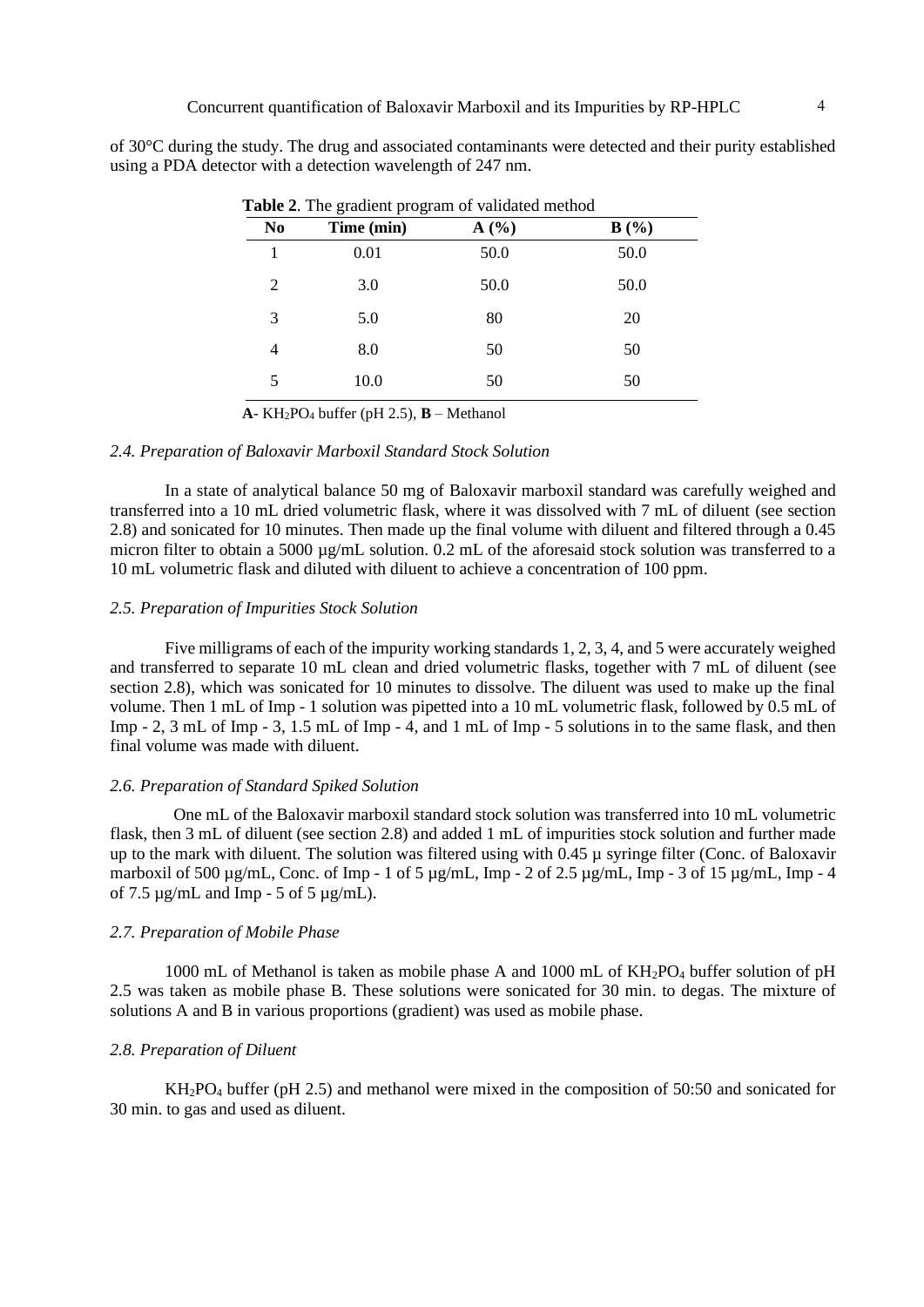#### *2.9. Preparation of Blank Solution*

Phosphate buffer (pH 2.5) and methanol were taken and mixed in the ratio 70:30. The solution was placed into HPLC as blank and recorded the chromatogram.

#### *2.10. Method Validation*

The established and optimized RP-HPLC method was validated in accordance with ICH recommendations Q2(R1) to evaluate the system appropriateness characteristics, precision, linearity, detection limit (LOD), quantification limit (LOQ), ruggedness, accuracy, and robustness.

#### *2.10.1. System Suitability*

To verify the system performance, system appropriateness study was performed by injecting standard solutions in six replicates in the chromatograph, and the chromatograms were documented. Parameters like theoretical plate count, peak symmetry and resolution between the peaks were determined.

#### *2.10.2. Specificity*

The specificity of the devised method was tested by injecting distinct solutions of blank, placebo, Baloxavir marboxil working standards, and related contaminants to inspect interferences from the obtained peaks.

## *2.10.3. Precision*

Six replicates of samples of similar concentrations of Baloxavir marboxil and related impurities in the same laboratory were employed into chromatograph and calculated the percent assay and percent RSD for every component, thus the repeatability/ method precision was assessed. Repeatability/method precision was evaluated by injecting six replicates of similar concentrations of Baloxavir marboxil and related impurities in the same laboratory and calculated the % assay and RSD % for every compound.

## *2.10.4. Accuracy*

Spiking method was employed for evaluating the recovery investigations. These studies were performed by adding known amounts at 50%, 100% and 150% levels of the working standard solutions of Baloxavir and related impurities to the pre-analysed sample which were injected into system in triplicates for accuracy study.

#### *2.10.5. Linearity*

The linearity of the standard Baloxavir marboxil and associated impurities solutions was determined by analysing various concentrations of the standard Baloxavir marboxil and related impurities solutions. Six working standard solutions for BXML and its five impurities, ranging from 50 to 750  $\mu$ g/mL, were produced and injected. The acquired data were a linear function of concentration over area response, and the equation for calibration and correlation coefficient were calculated using linear least-squares regression analysis.

## *2.10.6. Limit of Detection (LOD) and Limit of Quantification (LOQ)*

S/N ratio method was utilized for establishing the values of LOD and LOQ of Baloxavir marboxil and its related contaminants.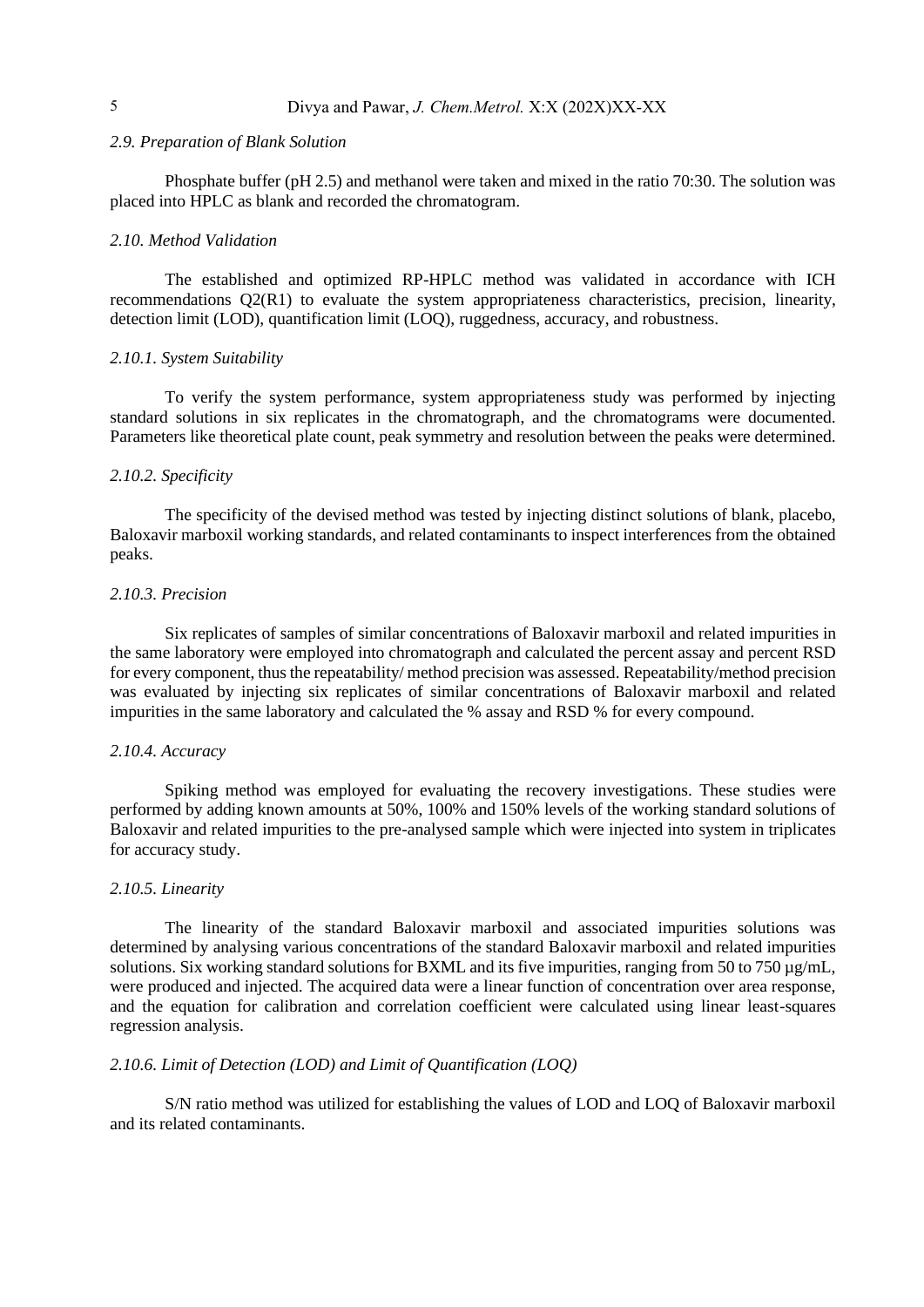#### *2.10.7. Robustness*

The experimental settings were slightly changed to test the resilience of the proposed method. Baloxavir marboxil and its impurity peaks were investigated for characteristics such as separation factor, peak symmetry, and number of theoretical plates. The flow rate was changed by 0.1 mL/minute to test the outcome of the improved approach. At 5 °C, the effect of column temperature on the procedure was tested, and the mobile phase was changed by 5% from the organic phase's actual part. The aqueous fraction of the mobile phase was kept persistent in all of the above changed circumstances.

## *2.10.8. Forced Degradation Studies*

Stress degradation tests were established by using working standard solutions of Baloxavir marboxil and its impurities with concentrations of 1 µg/mL each to give the optimised method's stabilityindicating ability and specificity. Photolytic degradation (1.2 million lux hrs followed by 200 Watt hours), thermal degradation (maintained at 120 °C for 6 hrs), acidic stress (0.5 Normal hydrochloric acid for 30 minutes at 60 °C), alkali stress (0.5N sodium hydroxide for 30 min at 60 °C), oxidative stress (20 percent peroxide for 30 minutes at 60 °C), and neutral condition (refluxed for 12 hours at 60 °C) were all used to achieve intended degradation. The solutions were injected into the HPLC instrument, and the chromatograms obtained were examined to determine the sample's stability.

## **3. Results and Discussion**

#### *3.1. System Suitability*

Imp -1, Imp -2, Baloxavir marboxil (BXML), Imp -3, Imp -4, and Imp -5 were shown to have retention durations of 1.919, 3.264, 4.429, 7.053, 8.247, and 8.937 min respectively. The column efficacy for BXML and impurity peaks was determined using a count of more than 3000 theoretical plates, with a tailing factor of less than 2.0 percent. The RSD of six replicate injections was determined to be under 2.0%. The chromatogram was presented in Figure 3 with the resolution of the peaks of BXML and impurities determined to be within the limits  $(>1.5)$ .



**Figure 3.** Chromatogram of mixture of Baloxavir marboxil with impurities

#### *3.2. Specificity*

The resultant chromatogram of placebo (Figure S2, see supporting information) shows that no peaks co eluted at the retention time of Baloxavir marboxil, as well as at the retention duration of known five impurities, indicating that the analyte peak was pure and that the other ingredients in the dosage form did not interfere with the analyte of interest.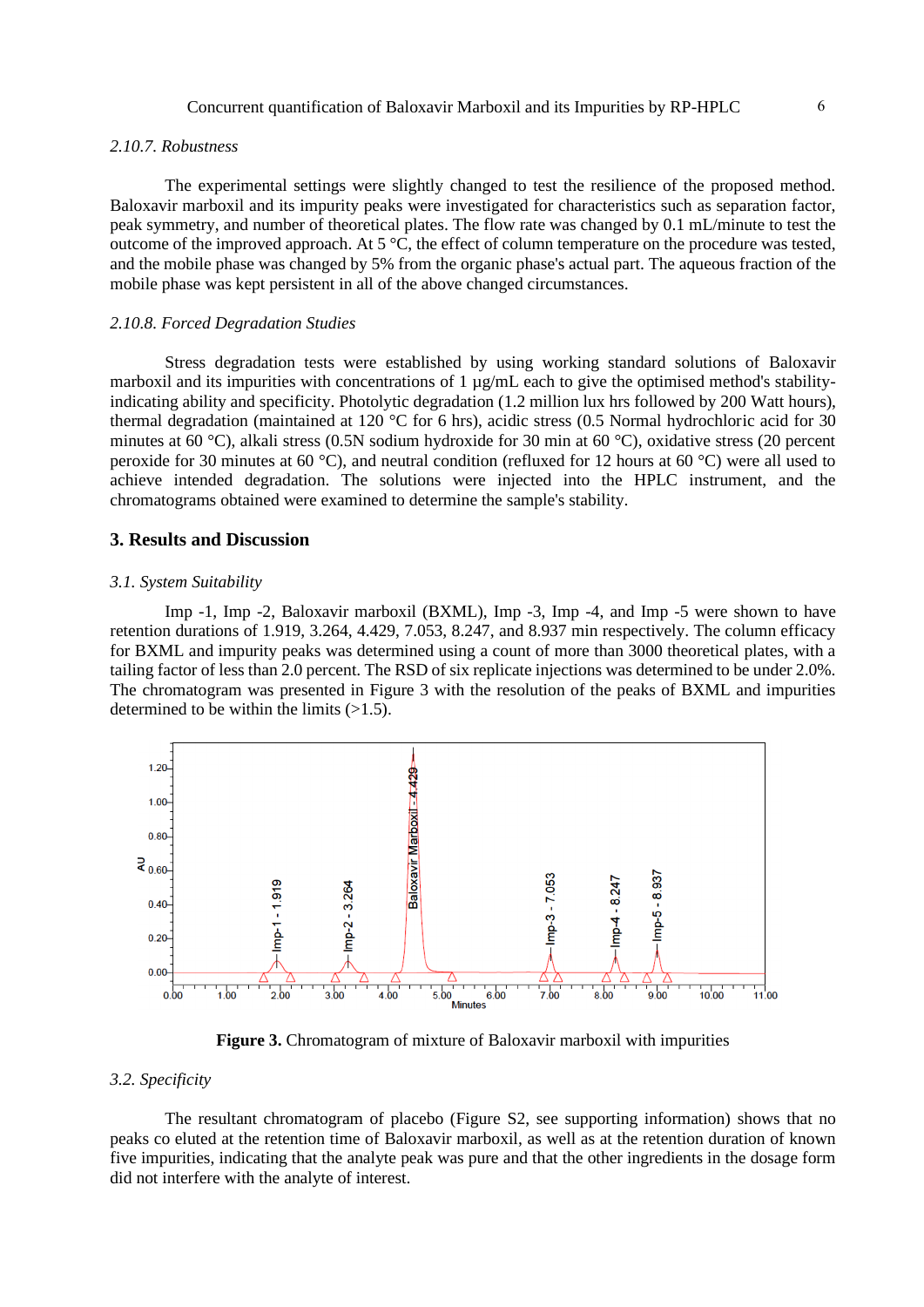## *3.3. Precision*

From the obtained results represented in Table 3, it is verified that % assay for Baloxavir marboxil and impurities was found to be in the range of 98 – 102 %, and the % RSDs for Baloxavir marboxil and impurities are less than 2 %.

| <b>Parameter</b>       | $Imp -1$                 | $Imp-2$       | <b>Baloxavir</b> | $Imp -3$   | $Imp -4$       | $Imp - 5$     |
|------------------------|--------------------------|---------------|------------------|------------|----------------|---------------|
|                        |                          |               | marboxil         |            |                |               |
| Plate count            | 3597                     | 6709          | 52622            | 27353      | 37520          | 41723         |
| RSD %                  | 0.303                    | 0.371         | 1.074            | 0.115      | 0.527          | 0.433         |
| Peak tailing           | 1.29                     | 1.54          | 1.36             | 1.29       | 1.35           | 1.39          |
|                        |                          |               |                  |            |                |               |
| Resolution             | $\overline{\phantom{a}}$ | 4.38          | 3.61             | 9.47       | 7.45           | 4.69          |
| Precision (% assay)    | 99.73 0.201              | 100.31        | 99.85            | 100.53     | 100.01         | 100.11        |
| RSD %)                 |                          | 0.272         | 1.130            | 0.388      | 0.233          | 0.344         |
|                        |                          |               |                  |            |                |               |
| Accuracy               | 99.9                     | 99.9          | 99.7             | 99.6       | 99.5           | 100.2         |
| (Mean % recovery)      |                          |               |                  |            |                |               |
|                        |                          |               |                  |            |                |               |
| Linearity              | $0.50 - 7.50$            | $0.25 - 3.75$ | 50-750           | 1.50-22.50 | $0.75 - 11.25$ | $0.50 - 7.50$ |
| $(\mu g/mL)$           |                          |               |                  |            |                |               |
|                        |                          |               |                  |            |                |               |
| Slope                  | 160250.76                | 296100.73     | 33084.99         | 42766.28   | 73816.86       | 158923.19     |
| Intercept              | 19992.03                 | 2981.10       | 13785.63         | 11258.12   | 212.78         | 11352.66      |
| Squared                |                          |               |                  |            |                |               |
| correlationcoefficient | 0.99921                  | 0.99935       | 0.99986          | 0.99977    | 0.99917        | 0.99930       |
|                        |                          |               |                  |            |                |               |
| $LOD$ ( $\mu$ g/mL)    | 0.002                    | 0.001         | 0.020            | 0.005      | 0.002          | 0.002         |
|                        |                          |               |                  |            |                |               |
| $LOQ$ ( $\mu$ g/mL)    | 0.006                    | 0.003         | 0.066            | 0.016      | 0.006          | 0.006         |

**Table 3.** The findings of the validation criteria are summarized below

## *3.4. Accuracy*

From the results summarized in Table 3, it is proved that the % recovery for Baloxavir marboxil and impurities found to be in the range of 98 –102 % and the % RSD for BXML and impurities is not more than two percent.

## *3.5. Linearity*

Standard solutions at various concentrations were analyzed for linearity, and the results were presented in Table 3. The squared  $\mathbb{R}^2$  was more than 0.999, as inferred. The values of slope and y-intercept obtained from linearity plots revealed that the relationship between area response values and concentration is linear. Figure S3 (see supporting information) depicts the linearity plots of Baloxavir marboxil and its five associated impurities.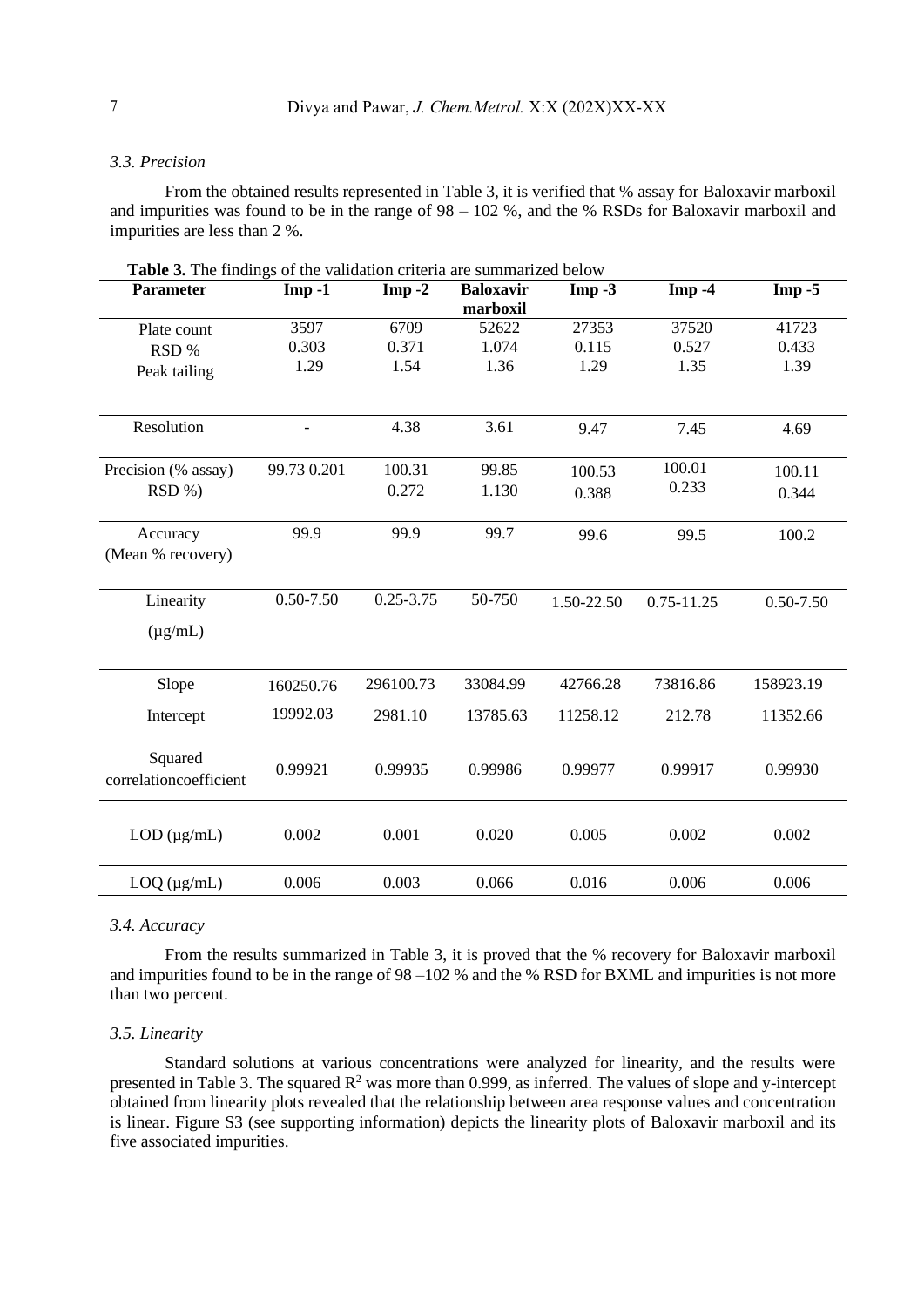## Concurrent quantification of Baloxavir Marboxil and its Impurities by RP-HPLC 8

## *3.6. LOD and LOQ*

By spiking all known contaminants and Baloxavir marboxil in the excipients solution, the limit of detection and limit of quantification of BXML and impurities (Imp - 1 to Imp -5) were obtained using the signal-to-noise (S/N) ratio method. Table 3 shows the values of the LOD and LOQ (Figure S4 and Figure S5, see supporting information).

#### *3.7. Robustness*

From the results it is evident that the system suitability characteristics such as separation, percentage RSD, peak asymmetry and the number of theoretical plates of BXML and impurities stayed unchanged by slight variation in the optimized conditions. As a result, the proposed approach was resistant to variations in the applied circumstances.

## *3.8. Results of Forced Degradation Studies*

The samples were tested using the above-mentioned HPLC settings and a PDA detector to check for homogeneity and purity of the medication BXML as well as contaminants. The degradation was not seen in photolytic stress, hydrolysis, or thermal stress investigations, according to the results provided in Table 4, 5 and Figure S6-Figure S21 in supporting information. All of the peaks owing to acidic, alkali, oxidative, and reductive degradation were well separated from the peaks of Baloxavir marboxil and associated compounds, which was fascinating. Furthermore, based on evaluation factors such as purity angle and purity threshold, the peak purity of BXML and impurities was shown to be homogeneous. Peak purity verification demonstrates that no degradants are present, allowing for error-free quantification of Baloxavir marboxil and related compounds.

| <b>Condition</b><br>of Stress | <b>Percent</b><br><b>Degradation</b><br><b>Baloxavir marboxil</b> | Angle of purity | <b>Threshold</b><br>of purity |
|-------------------------------|-------------------------------------------------------------------|-----------------|-------------------------------|
| <b>Control</b>                | 0.02                                                              | 1.774           | 4.918                         |
| Acid                          | 12.64                                                             | 1.718           | 4.946                         |
| <b>Base</b>                   | 11.46                                                             | 1.625           | 4.854                         |
| <b>Peroxide</b>               | 14.75                                                             | 1.726           | 4.924                         |
| <b>Reduction</b>              | 13.29                                                             | 1.751           | 4.962                         |
| Thermal                       | 6.45                                                              | 1.736           | 4.974                         |
| <b>Photo Stability</b>        | 2.24                                                              | 1.732           | 4.915                         |
| <b>Hydrolysis</b>             | 2.68                                                              | 1.748           | 4.964                         |

#### **Table 4.** Results of stress degradation study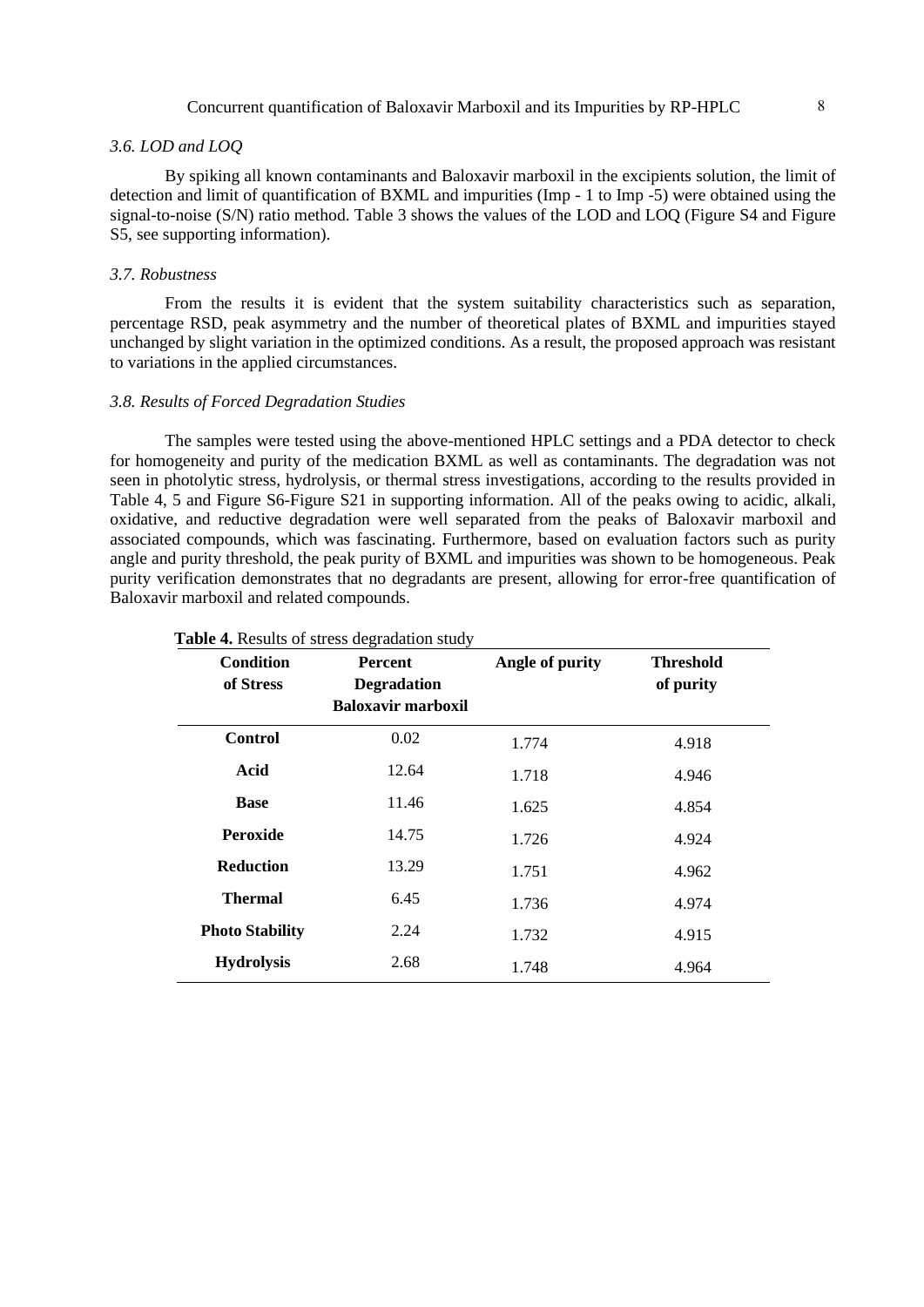| <b>Condition</b>       | Percent<br><b>Degradation</b> | Angle of<br><b>Threshold of</b> |        |  |
|------------------------|-------------------------------|---------------------------------|--------|--|
| of stress              | <b>Impurity 1</b>             | purity                          | purity |  |
| <b>Control</b>         | 0.00                          |                                 |        |  |
|                        |                               | 2.432                           | 53.313 |  |
| Acid                   | 2.67                          | 2.458                           | 53.305 |  |
| <b>Base</b>            | 2.22                          | 2.246                           | 53.325 |  |
| <b>Peroxide</b>        | 3.67                          | 2.463                           | 53.311 |  |
| <b>Reduction</b>       | 1.57                          | 2.433                           | 53.326 |  |
| <b>Thermal</b>         | 1.26                          | 2.442                           | 53.348 |  |
| <b>Photo Stability</b> | 0.56                          | 2.421                           | 53.356 |  |
| <b>Hydrolysis</b>      | 0.41                          | 2.422                           | 53.321 |  |
|                        | <b>Impurity 2</b>             |                                 |        |  |
| <b>Control</b>         | 0.01                          | 1.811                           | 49.262 |  |
| Acid                   | 5.41                          | 1.834                           | 49.232 |  |
| <b>Base</b>            | 5.36                          | 1.326                           | 49.465 |  |
| <b>Peroxide</b>        | 2.87                          | 1.874                           | 49.236 |  |
| <b>Reduction</b>       | 3.49                          | 1.842                           | 49.274 |  |
| <b>Thermal</b>         | 2.07                          | 1.874                           | 49.253 |  |
| <b>Photo Stability</b> | 1.58                          | 1.806                           | 49.224 |  |
| <b>Hydrolysis</b>      | 1.29                          | 1.816                           | 49.258 |  |
|                        | <b>Impurity 3</b>             |                                 |        |  |
| <b>Control</b>         | 0.00                          | 0.965                           | 3.154  |  |
| Acid                   | 4.65                          | 0.979                           | 3.118  |  |
| <b>Base</b>            | 4.21                          | 0.125                           | 3.425  |  |
| <b>Peroxide</b>        | 3.88                          | 0.932                           | 3.163  |  |
| <b>Reduction</b>       | 1.26                          | 0.974                           | 3.157  |  |
| <b>Thermal</b>         | 1.57                          | 0.928                           | 3.169  |  |
| <b>Photo Stability</b> | 0.94                          | 0.917                           | 3.145  |  |
| <b>Hydrolysis</b>      | 0.67                          | 0.934                           | 3.143  |  |

 **Table 5.** Results of stress degradation study of impurities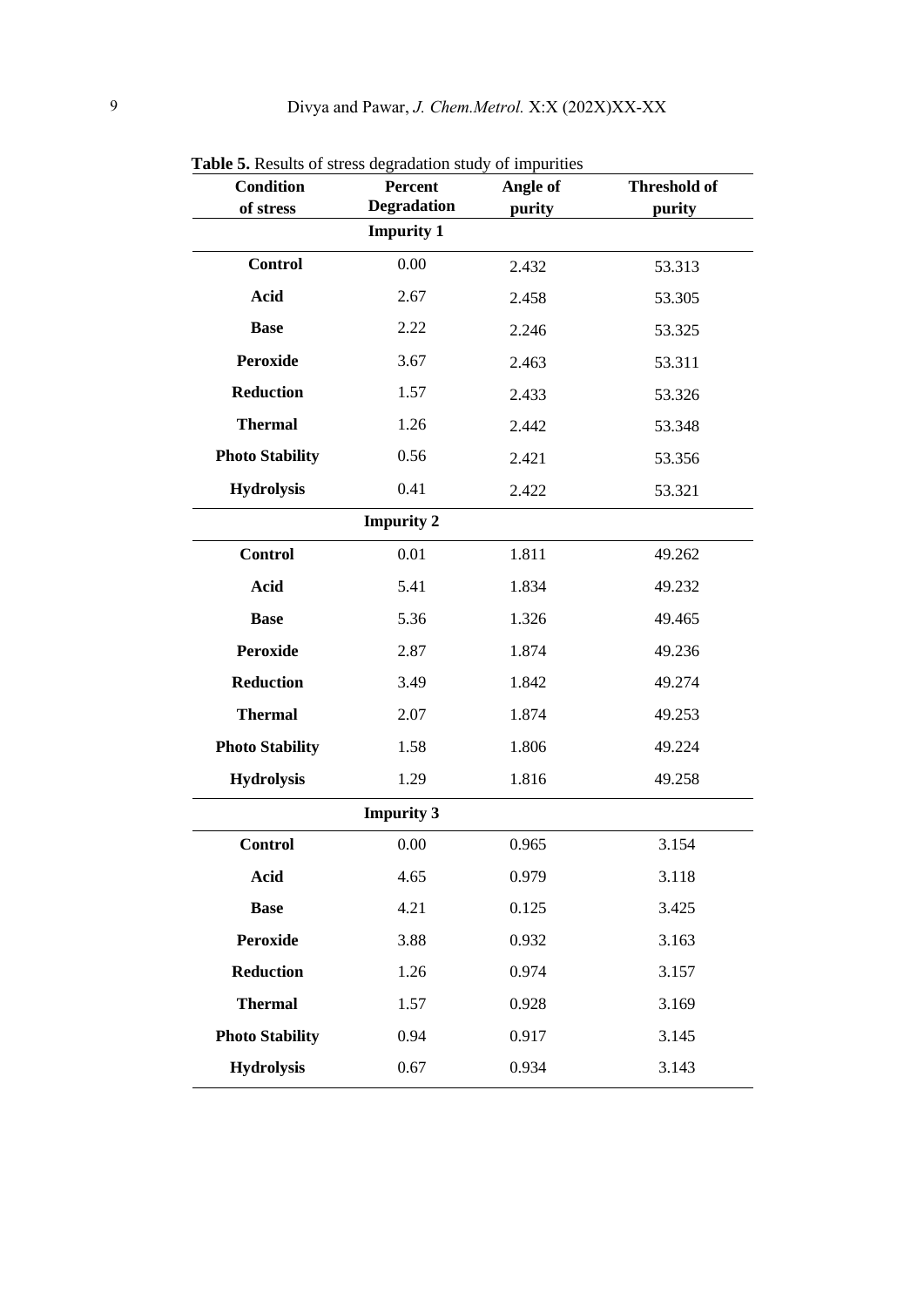|                        | <b>Impurity 4</b> |       |        |  |  |
|------------------------|-------------------|-------|--------|--|--|
| <b>Control</b>         | 0.01              | 2.828 | 20.708 |  |  |
| Acid                   | 4.15              | 2.843 | 20.734 |  |  |
| <b>Base</b>            | 3.88              | 2.569 | 20.663 |  |  |
| <b>Peroxide</b>        | 5.21              | 2.854 | 20.768 |  |  |
| <b>Reduction</b>       | 3.01              | 2.856 | 20.742 |  |  |
| <b>Thermal</b>         | 1.11              | 2.853 | 20.783 |  |  |
| <b>Photo Stability</b> | 0.89              | 2.849 | 20.784 |  |  |
| <b>Hydrolysis</b>      | 0.57              | 2.865 | 20.728 |  |  |
| <b>Impurity 5</b>      |                   |       |        |  |  |
| <b>Control</b>         | 0.01              | 8.232 | 90.511 |  |  |
| <b>Acid</b>            | 4.26              | 8.216 | 90.574 |  |  |
| <b>Base</b>            | 3.98              | 8.475 | 90.285 |  |  |
| <b>Peroxide</b>        | 5.11              | 8.273 | 90.555 |  |  |
| <b>Reduction</b>       | 2.67              | 8.241 | 90.569 |  |  |
| <b>Thermal</b>         | 1.02              | 8.261 | 90.524 |  |  |
| <b>Photo Stability</b> | 0.54              | 8.263 | 90.535 |  |  |
| <b>Hydrolysis</b>      | 0.37              | 8.227 | 90.549 |  |  |

*Table 5 continued..*

## **4. Conclusion**

For the simultaneous analysis of Baloxavir marboxil and its five known related compounds in a single run, a specific, simple, linear, exact, and durable RP-HPLC approach has been created. As per ICH requirements, the proposed technique was validated for system appropriateness, specificity, precision, stability, linearity, LoD, LoQ, accuracy, and robustness. Within proper limits, the suggested approach may measure known contaminants in the presence of unknown impurities. Thus, the results demonstrate the efficacy of the RP-HPLC method for separating five contaminants from Baloxavir marboxil, which can be used in the analysis of related compounds in Baloxavir marboxil Tablet formulations in pharmaceutical enterprises.

## **Acknowledgements**

The authors are grateful to the A.U. College of Pharmaceutical Sciences at Andhra University in Visakhapatnam for allowing them to conduct this study. The first author is primarily active in this research for the purpose of compiling a PhD thesis, while the second author provides guidance throughout the research process.

## **Supporting Information**

Supporting information accompanies this paper on [http://www.acgpubs.org/journal/ journal](http://www.acgpubs.org/journal/%20journal-of-chemical-metrology)[of-chemical-metrology](http://www.acgpubs.org/journal/%20journal-of-chemical-metrology)